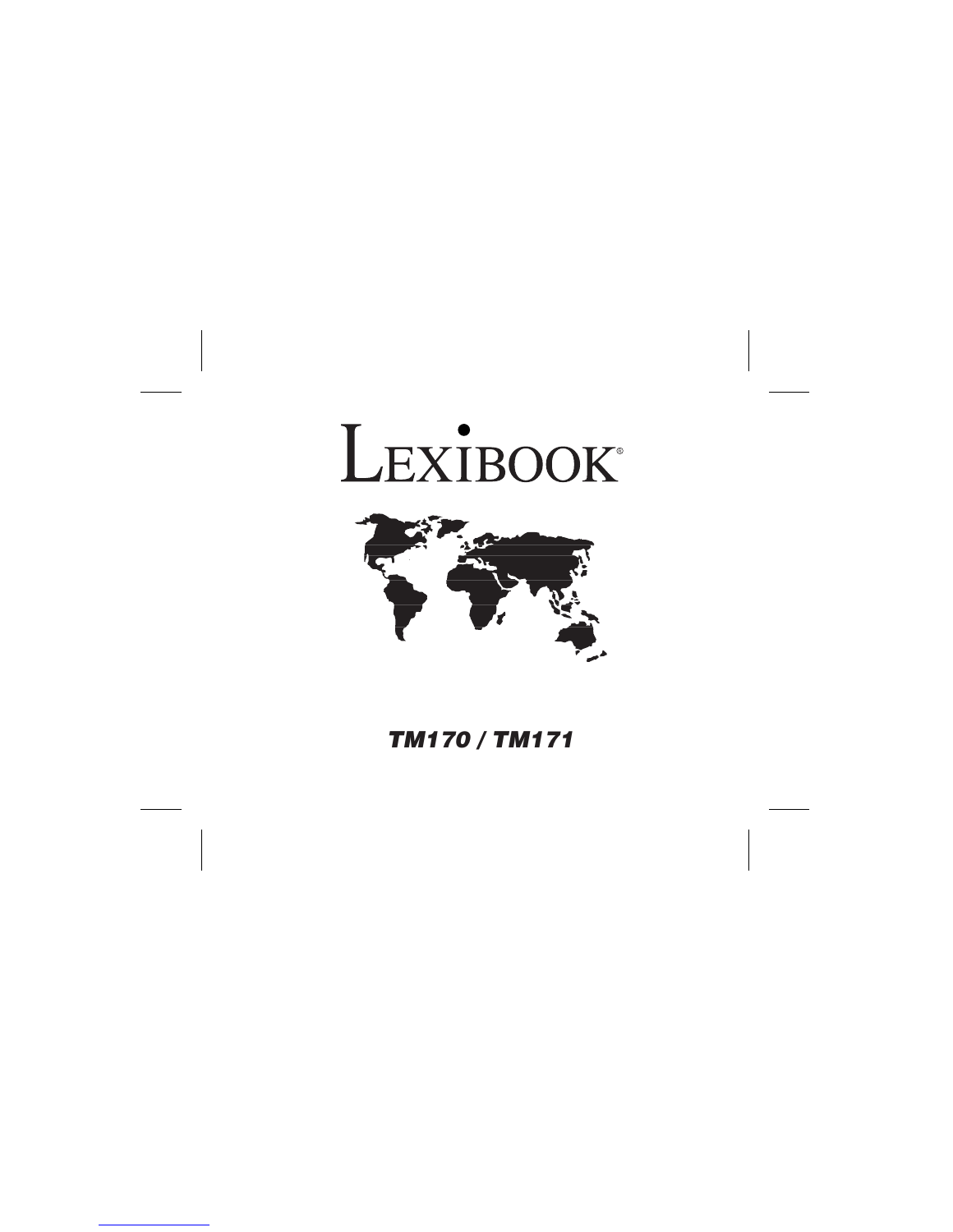#### **LEXIBOOK® TouchMan® 170 Series Personal Assistants TM170 / TM171**

Congratulations on the purchase of your the Lexibook® TM170 series PDA. This new PDA generation include many useful features designed to ease the organisation of your daily schedule and personal information.

With Internet access you can connect to Lexibook's exclusive Internet services site at **https//my.lexibook.com** which provides both useful and interesting<br>information which can be downloaded to your personal computer and then<br>synchronised\* with your TM170.

\*Some information may not always be able to be synchronised with your TM170.

Before you start using the TouchMan® 170 Series, you must remove carefully<br>the static label protecting the LCD display and pull out the plastic battery tab at<br>the rear of the unit. After you have done this reset the unit :

- 
- (just a few seconds).
- 3. Then the display shows local time screen.

Note : Doing a reset will delete all information stored in the unit as well as the secret code if unit has been used previously.

## **Switching the unit on and off.**

Press ⓒ key to switch the unit on or off.<br>TouchMan® TM170 PDA will power-off automatically after 5 minutes if unused.

- **Battery replacement** 1. Switch off your unit and pull open battery cover at the rear of the unit. 2. Replace used battery with a new, high quality CR2032 cell with (+) polarity
- facing up. 3. Display shows **RESET?**. **Press any key except** ENTER to NOT reset the
- unit and keep your information stored in memory.

**IMPORTANT !** Be sure to complete battery replacement within 1 minute in order to keep your stored information safe.

# **1. Keypad**

| NAME |                                         |                |           |   |   |       |            |
|------|-----------------------------------------|----------------|-----------|---|---|-------|------------|
| ₫    |                                         |                |           |   |   |       |            |
|      |                                         |                |           |   |   |       |            |
| CAPS |                                         |                |           |   |   |       |            |
| u    | E                                       | R              |           |   | U | U     | P          |
| A    | S.<br>D                                 |                | F G       | Н |   |       | <b>SYM</b> |
|      |                                         | $\Sigma$ X C V |           |   | В | M     | EDIT       |
|      | $\blacktriangle \blacktriangledown$ ins |                | SPACE CAP |   | @ |       | DEL        |
|      | 2nd $\odot$                             | B              | 旧         | ○ | ▣ | ENTER |            |

# **1.1 Function keys**



- : Moving buttons to move cursor to next line or character.
- 
- : Confirm an entry or a selection. : On/Off
- $2nd$ : Toggle key to toggle from alphabetical keypad to numerical keypad.
- $\odot$  : Home time, World time and Alarm.
- : Contacts
- : Scheduler mode, Memo mode and To do mode. 目
	-
- : Games : Calculator, Currency and Euro (fixed rates) conversions, unit conversion.
- : PC synchronisation with Lexibook SyncMan® 2 software.

 $\widetilde{\wedge \vee}$ : Search.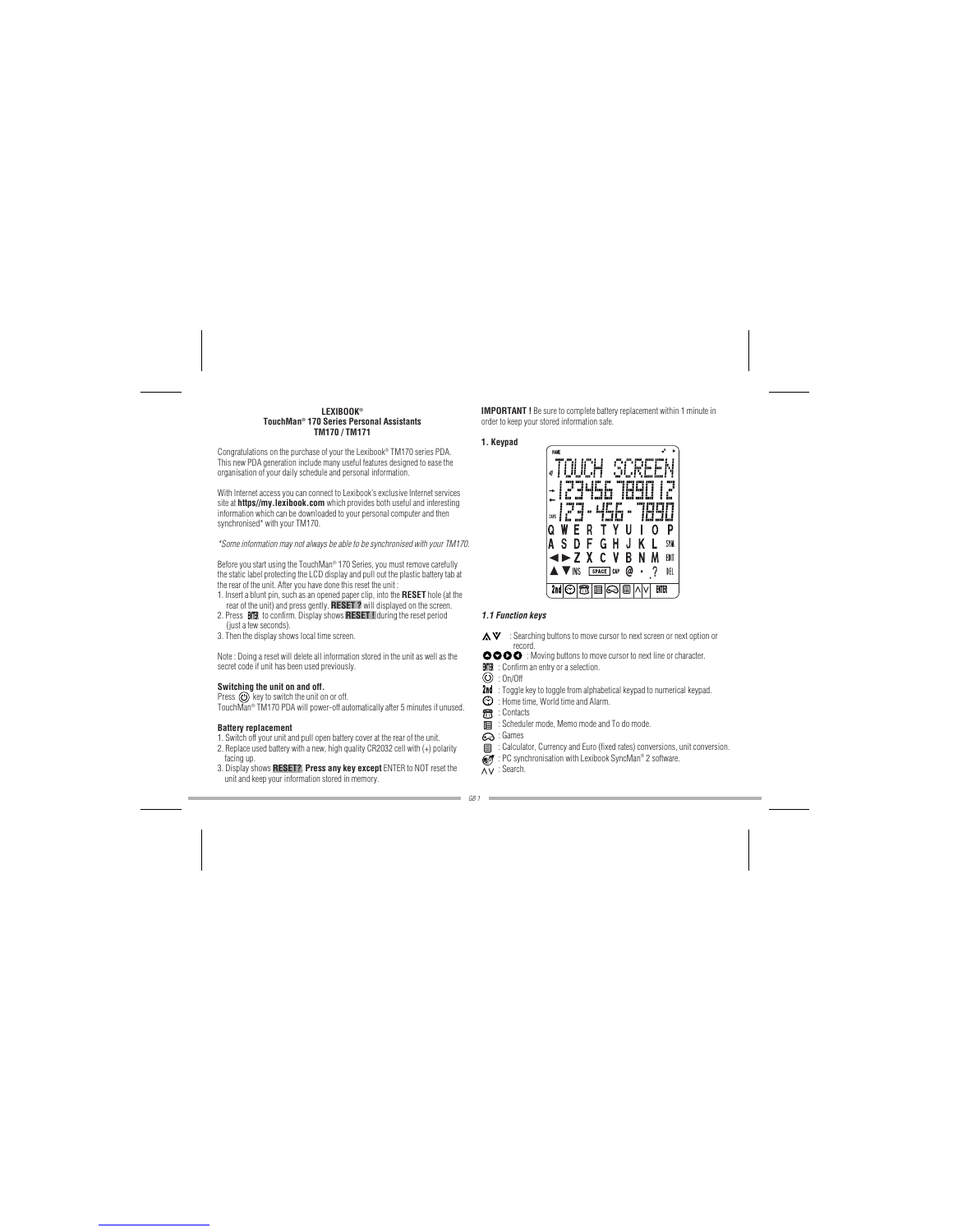# **1.2 Alphabetical keypad**

: Symbols and special characters (refer to appendix 1 for table list). : Edit record.  $\overline{E}$ 



## **2.2 Numerical keypad**

| WENU |  |         |  |                           | <b><i>M</i></b> CEM % © 6 © X |  |
|------|--|---------|--|---------------------------|-------------------------------|--|
|      |  |         |  |                           | <b>M ± 0 0 0 -</b>            |  |
|      |  | SPACE 0 |  | $\mathbf{u} = \mathbf{u}$ |                               |  |

- $\frac{12}{24}$  DST : Toggle from 12-hour format (AM/PM) to 24-hour format (default setting). : Enable Daylight Saving Time. When Summer time is on, # is displayed before the day.
- MENU : Open Menu function list : Language, Date Format, Memory check, PC Sync.
- $\pmb{J}$
- : Enable or disable key tone. : Enable secret mode.
- 人工
- : Clear All in Calculator mode. : ESC key to cancel operation. Clear entry key in Calculator mode.
- IN. M. M. Memory keys in Calculator mode.

### **2. User settings**

**Display language**<br>7 languages are available : English, Français (French), Deutsch (German),<br>Español (Spanish), Italiano (Italian), Português (Portuguese) and<br>Nederlands (Dutch).

1. Press  $\odot$  once to display home time ( $*$ symbol is shown).

- 2. Press key to display numerical keypad then press **MENU**. **LANGUAGE ?**
- option is displayed.<br>3. Press **LITE** and use  $\bullet$  and  $\bullet$  keys to scroll through language list and
- select desired one.<br>4. Press **ENTER** to confirm.
- 

#### **Date format**

- 1. Press ↔ once to display home time (  $\ast$  symbol is shown).<br>2. Press **2nd** key to display numerical keypad then press **MENU. LANGUAGE ?**
- option is displayed.<br>3. Use **@** and **@** to scroll through menu option list and select **DATE FORMAT**.
- 
- Press **till:** to confirm.<br>4. Use **@** and **©** to display available date formats : **YYYY/MM/DD**,
- **MM/DD/YYYY** and **DD/MM/YYYY**.
- 5. Press **ENTER** to confirm.

# **3. Time**

# **3.1 Home time**

- 1. Press  $\odot$  once. City name abbreviation is shown on first line with  $*$  symbol first.
- 2. Press **EDIT** and use  $\triangle$  and  $\nabla$  to scroll through city list and select matching time zone.
- 3. If you wish, you can Tap directly your city name (max. 6 letters) when<br>matching time zone is displayed. Ex : LEEDS.<br>4. Press to move cursor to 2nd line and edit date. Numerical keypad is<br>automatically displayed.
- 
- 5. Tap current day date then Tap current time. If you are in 12-hour format,<br>press AM/PM to toggle from AM (A) to PM (P) time.<br>6. Press **till?** to confirm.
	-

- 
- 
- 
- *Available Time zones*<br>**PAR** = Paris ; **LON** = London ; **AZO** = Azores Islands ; RIO = Rio de Janeiro ;<br>**CCS** = Caracas ; NYC = New York ; CHI = Chicago ; DEN = Denver ;<br>LAX = Los Angeles ; ANC = Anchorage ; HNL = Honolulu
- **SYD** = Sydney : **ADL** = Adelaïde ; **TYO** = Tokyo ; **HKG** = Hong Kong ;
- GB 2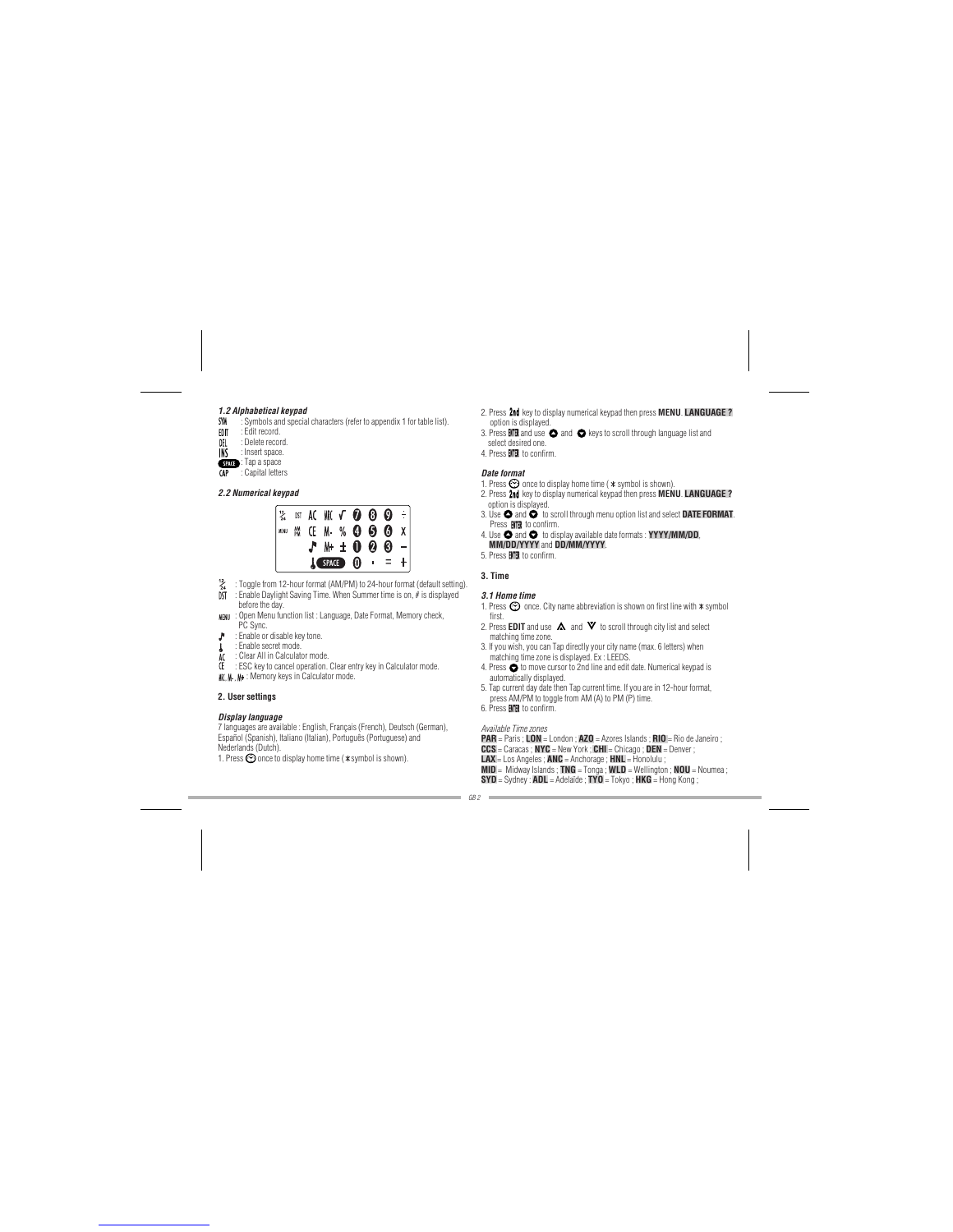**BKK** = Bangkok ; **RGN** = Yangon ; **DAC** = Dhaka ; **DEL** = New Delhi ; **KHI** = Karachi ; **KBL** = Kabul ; **DXB** = Dubai ; **THR** = Tehran ; **MOW** = Moscow; **CAI** = Cairo.

**3.2 World time**

- 
- 1. Press  $\odot$ twice.  $\ast$  symbol is no longer displayed on first line.<br>2. Use  $\blacktriangle$  and  $\blacktriangledown$  keys to scroll through available time zones. Hours and Dates will be automatically set up accordingly.

- **3.3 Alarm setting** Your unit offers three alarm modes :
- Daily alarm : (((•)))<br>- Hourly chime : (((ക)))
- Scheduler alarm (event reminder) : ((( / )))
- 1. Press  $\odot$  three times. Alarm is displayed.
- 2. To change alarm time, press **EDIT**. 3. Tap desired time.

- 4. Press  $\bigodot$  key several time to enable desired alarm modes: hourly chime, alarm clock or event reminder. When an alarm mode is enabled the corresponding LCD icon is shown on the display. You can enable one, two or all
- 5. Press **ENTER** to confirm.

## **4. New contact record**

There are two contact directories, PERSONAL and BUSINESS.

- 
- 1. Press **23** once to open **PERSONAL** directory. Press **23** twice to open<br>**BUSINESS** directory.<br>2. Once directory is opened, tap directly the contact name and then press to<br>go to **ADDRESS** data field.
- 3. Tap contact address (max. 36 characters) then press key to go to **E-MAIL** data field.
- 
- 4. Tap contact e-mail address then press  $\bigodot$  key to go to **URL** data field.<br>5. Tap contact URL then press  $\bigodot$  to move to **TEL./FAX** data field. Numercial keypad is displayed.
- 6. Tap in first number (on second line) then press  $\bigcirc$  key to Tap in second number on third line (max. 36 characters).<br>7. Press **ENTR** to save record.
- 

# **5. New scheduler record**

- 
- 1. Press III once to open **SCHEDULE** mode.<br>2. Tap the meeting description then press key to enter date. Numercial<br>keypad is displayed.
- 
- 3. Tap meeting's date and time.<br>4. Press **ENTER** to save record.

## **6. New ToDo record**

- 1. Press l昌 twice to open **TO-DO** mode.<br>2. Tap task description then press ●key to set up priority level, between 1
- (highest) to 9 (lowest).
- 3. Tap desired level number then press key to enter due date.<br>4. Tap due date and time. (pending) is shown before the due date.<br>5. Press t**Mt?** to save record.

# Mark completed task

- 
- 
- 1. Display desired ToDo record then press **EDIT**.<br>2. Press to display PRIORITY.<br>3. Press to remove **P** letter before due date.<br>4. Press till to save record.

## **7. New memo record**

- 
- 
- 1. Press 1目 three times to open **MEMO** mode.<br>2. Tap in memo description on first line (max. 36 characters).<br>3. Press to go to second and third lines to enter numbers, if desired.
- 4. Press till to save record.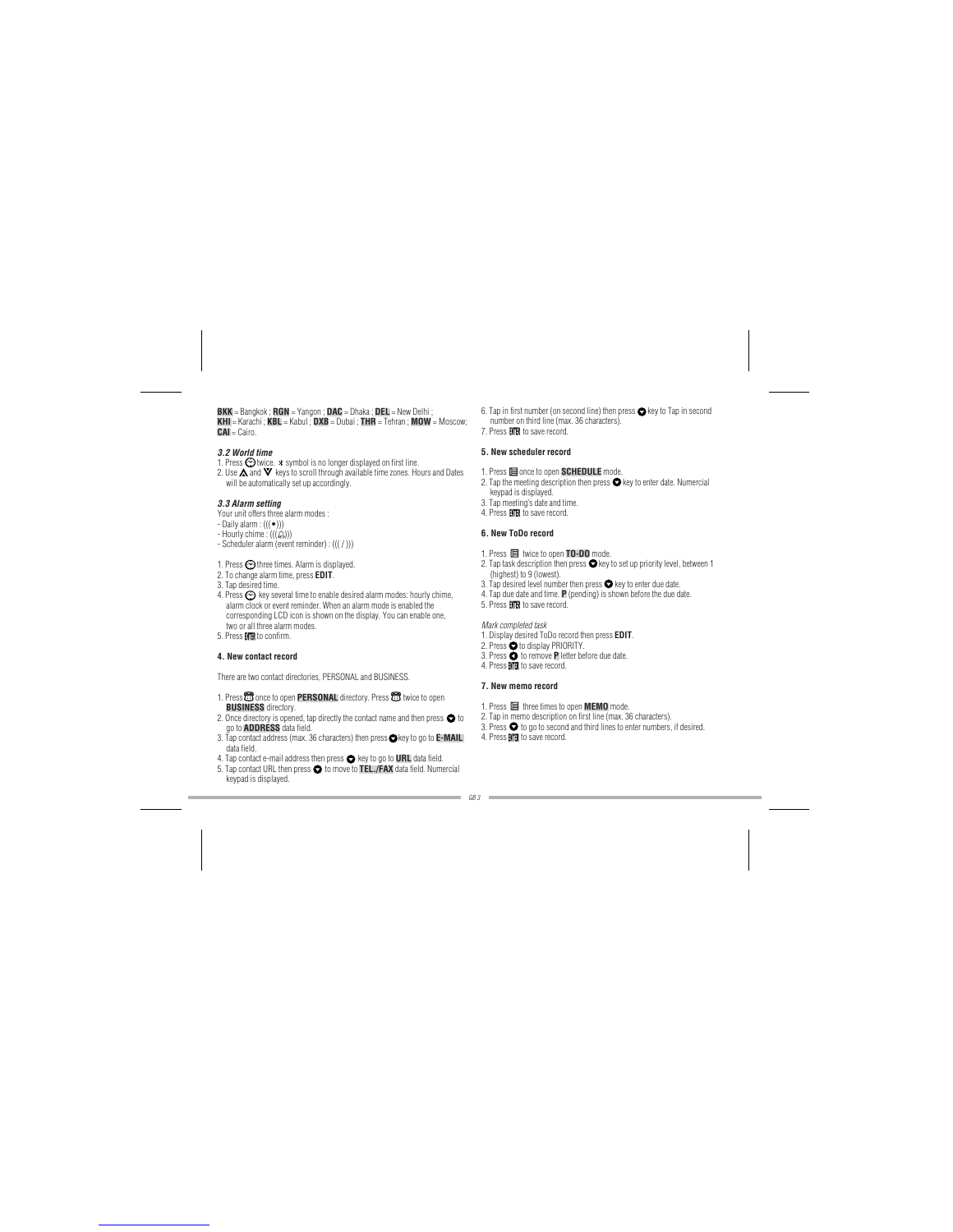# **8. Instructions for character input**

**Capital letters** Press **CAP.** (alphabetical keypad) to enable or disable capital letters input.

*Figures*<br>Press **2nd** to toggle between alphabetical keypad and numerical keypad,<br>whilst typing.

#### **Symbols**

Press **SYM** (alphabetical keypad) to display first symbol in the list. Press **SYM** repeatedly to scroll through symbol list until desired one is shown.

#### **Accented letters**

Press **SYM** (alphabetical keypad) then desired letter to show its first accent. Tap letter key repeatedly to scroll through all accents. E.g.: Press **SYM** then **E** to display **é** (lower case mode) or É (upper case mode). Refer to appendix 2 to view accented letters.

**Cancel operation without saving data**

Press 2nd to display numerical keypad then press CE.

# **Correct input**

Use  $\bullet$  and  $\bullet$  keys to move cursor on desired character to edit then Tap desired character ed character

### **Insert character**

Move cursor to desired place and press **INS** (alphabetical keypad) to insert a blank. Tap desired character.

## **Delete character**

Move cursor on the character to delete and press **DEL** (alphabetical keypad).

# **9. Record searching**

Contact records are sorted in ascending alphabetical order using Contact name. Scheduler records are sorted in chronological order.

## • Sequential search

Open desired mode : PERSONAL CONTACTS, BUSINESS CONTACTS,<br>SCHEDULER, TO-DO or MEMO.<br>Press **A** or ∀ to search for desired record.<br>If no record is found, display shows NOT FOUND.

## • Direct search

Open desired mode : PERSONAL CONTACTS, BUSINESS CONTACTS, SCHEDULER, TO-DO or MEMO. Tap first letters of contact name or description and press  $\bigwedge$  or  $\bigvee$  keys to<br>display matching records.

If no record is found, display shows **NOT FOUND**.

## **10. View a record**

Once desired record is displayed, press ● and ● to scroll left or right.<br>For contact records, press ● to view other data fields displayed on first line :<br>Names, Address, E-mail, URL.

# **11. Edit a record**

1. Once desired record is displayed, press **EDIT** (alphabetical keypad) and use<br>  $\bullet$  and  $\bullet$  keys to move cursor to desired place.<br>
2. Insert a character by pressing **IDEL** key.<br>
3. Press  $\bullet$  key to move to other data

## **12. Delete a record**

1. Once desired record is displayed, press **DEL** (alphabetical keypad).<br>2. Display shows **DELETE?**. Press **tiff?** to confirm or any other key to escape deletion.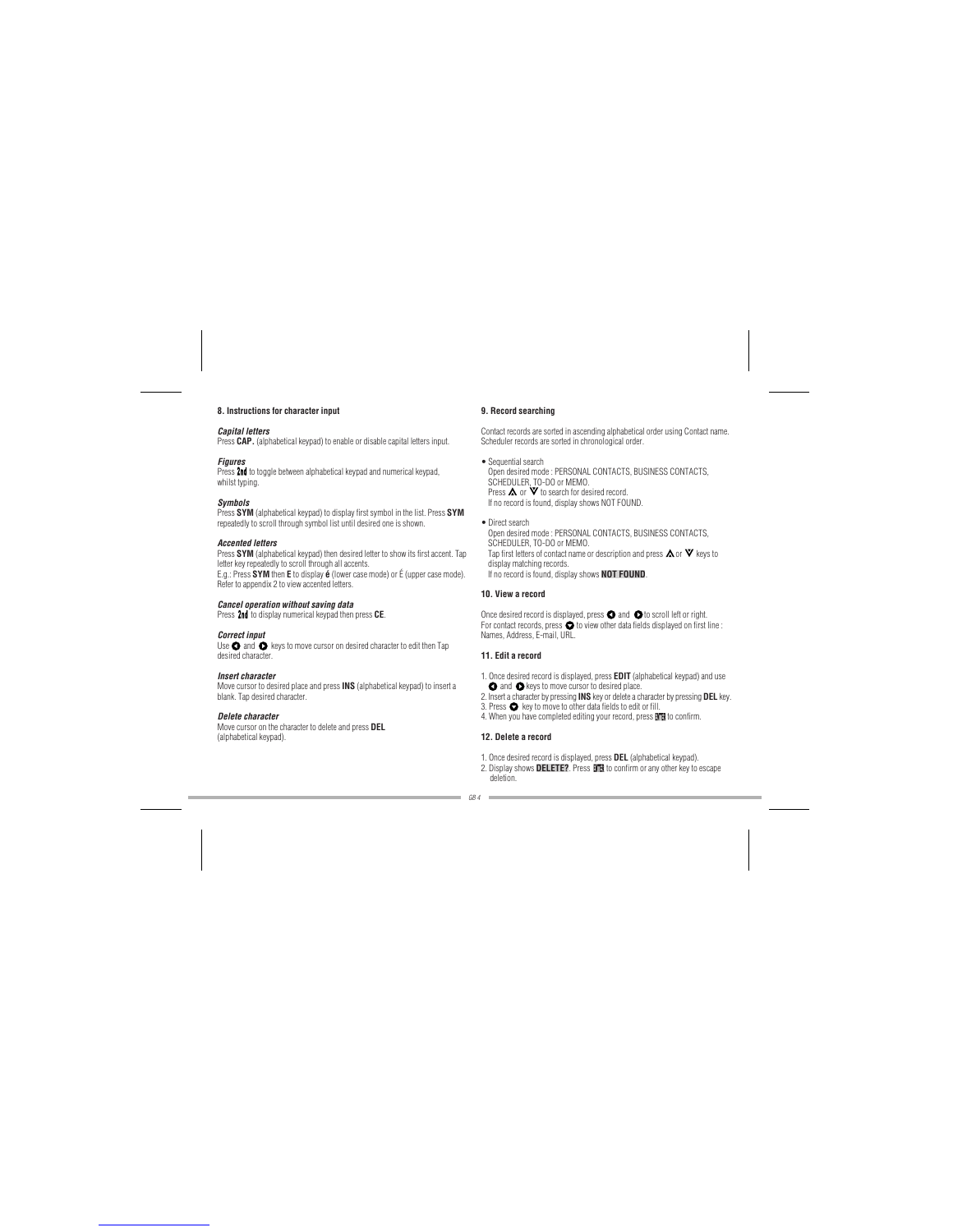## **13. Secret mode**

You can set up a password to protect your Contact, Scheduler, ToDo and Memo records. Password cannot exceed 6 characters.

**WARNNG !** If you forget your password you will not be able to view your data or enter new records and you will be forced to reset the unit. Resetting the unit will lose all your data !

#### **Set up a password**

- 1. Press  $\odot$  once to display home time (\* symbol is displayed on first line).<br>2. Press **?nd** to display numerical keypad and there press ↓. **PASSWORD ?** is displayed.
- 3. Tap your password (maximum 6 characters) and press **NTR**.
- 
- Press **2nd** to display alphabetical keypad if you wish to Tap letters.<br>4. Display shows **RE-ENTER !**.<br>5. Tap again your password and press **BIB:** to confirm. Secret mode is now<br>enabled and **9--** secret icon is on screen.

- *Edit password*<br>1. Press ලூonce to display home time ( \* symbol is displayed on first line).<br>2. Press ↓ (numerical keypad). PASSWORD ? is displayed.<br>3. Tap your current password and press BM3 . Display shows **EDIT PSSWD**.
- 
- 
- 4. Press MTR . Display shows current password and cursor is flashing on first character. 5. Insert character by pressing **INS** or delete character by pressing **DEL**
- 
- (max. 6 characters). Press **ENTR** to confirm.<br>6. Display shows **RE-ENTER !**. Tap again new password and press **ENTR** .

#### **Open modes when password is enabled**

First time you press **@** or l冒 keys to view or enter data, display will show<br>**PASSWORD?**. Tap your password and press tift?t to confirm.

# **14. Calculator**

Press  $\blacksquare$  to enter Calculator mode.

# **15. Currency conversion**

- **Set up currency conversion**
- 1. Press twice. First currency conversion is displayed : **EURO USD**. There are 5 currency conversions. 2. Use or keys to scroll through currency conversion list and select
- - desired one.
	-
	- 3. Press **EDIT** (alphabetical keypad). 4. Cursor is flashing on first character of source currency. Change source currency name if needed (max. 4 characters) then press  $\bullet$  to go and change<br>target currency name if needed. Press till it to confirm.
- 5. If you don't need to change currency names, press straight after pressing **EDIT**.
- 6. Zero is flashing on third line. Tap currency rate (e.g.: for **EURO USD**, Tap **1.089** if 1 Euro = 1.089 US\$).
- 7. Press till it to confirm. Press **CE** at anytime to cancel setting.
	-

# **Perform a conversion**

- 1. Select desired currency conversion. E.g.: **EURO USD** 2. Tap amount to convert. If it is a Euro amount, press to view US\$ result.
- If it is a US\$ amount, press  $\bullet$  to view Euro result.

#### **16. Euro Conversion (fixed rates)** Fixed Euro rates are not editable.

# **Perform a conversion**

- 1. Press **iii** three times. First Euro conversion is displayed **EURO —> ATS** with<br>its Euro rate **13.7603**. There are 11 Euro conversions.
- 2. Use (▲) or (▼) arrows to select desired Euro conversion. Ex : **EURO → FRF**<br>3. Tap amount to convert.
- If it is a Euro amount, press  $\bullet$  to view FRF result.<br>If it is a FRF amount, press  $\bullet$  to view Euro result.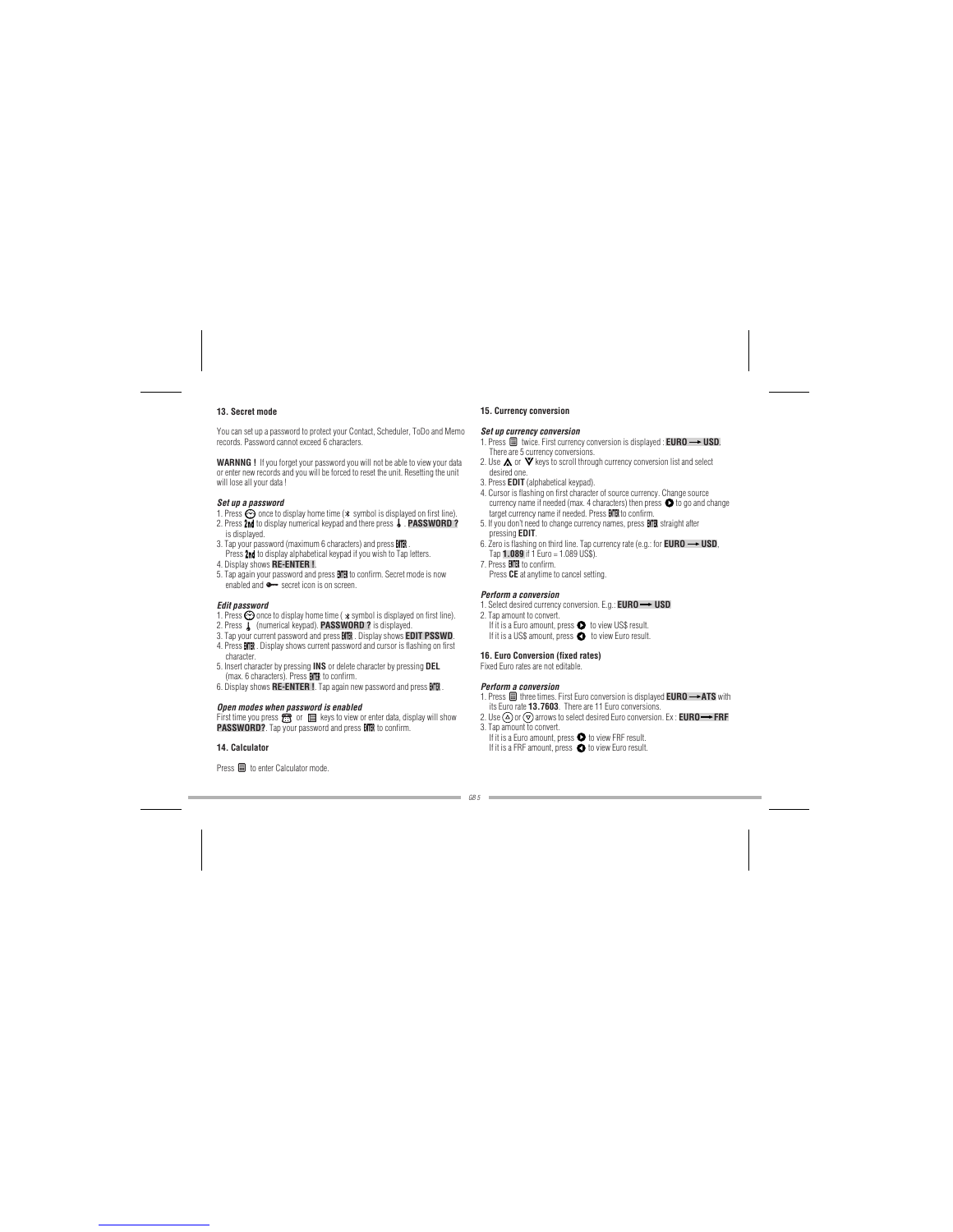# **17. Unit conversion**

## **Perform a conversion**

1. Press 画 four times. First unit conversion is displayed **linch — cm** with its<br>conversion rate **2.54**. There are 8 pre-stored unit conversions.<br>2. Press **A** or **V** arrows to select desired conversion. Ex : **mile — km**<br>3.

If it is a mile amount, press  $\bullet$  to view km result.<br>If it is a km amount, press  $\bullet$  to view mile result.

# **Available unit conversions:**

**inch**  $\rightarrow$  **cm** (inches and centimeters); **yard**  $\rightarrow$  **m** | (yards and meters);<br>**mile**  $\rightarrow$  **km** (miles and kilometers); **C**  $\rightarrow$  **F** (Celsius and Fahrenheit);<br>**ft**  $\rightarrow$  **m** (feet and meters); **pz**  $\rightarrow$  **g** (quonces and gallons and liters)

#### **18. Reset**

This operation will delete all your data and your password. 1. Insert a blunt pin, such as an opened paper clip, in RESET hole at the rear of the unit and press gently Display shows **RESET?** 2. Press HTER to confirm or any other key to escape.

# **19. Memory check**

1. Press  $\heartsuit$  once to view home time (  $*$  symbol on first line).<br>2. Press **2nd** to display numerical keypad and there press **MENU. LANGUAGE?** 

- option is displayed. 3. Use  $\triangle$  or  $\triangledown$  arrows to select **MEMORY CHECK** and press MTM to confirm.
- 4. Display shows how many free bytes are left then returns to home time.

# **20. PC Synchronisation**

*Before synchronising*<br>Prior to performing your first synchronisation, make sure that Lexibook®<br>SyncMan®2 software is installed on your PC. Insert the CD included in your

pack. The SyncMan®2 installation menu will start automatically. Follow the

- screen prompts to install the software. 1. Connect the cable, included with your unit, to a free PC Com Port then insert cable jack into the unit's socket (on top left side).. 2. Start SyncMan® software on your PC and check whether synchronisation
- 
- mode is set up for TM170 Series Personal Assistants by clicking on **Tools,<br>Options** then **Your Device tab.**<br>3. Set up PC Com Port in SyncMan®2 by clicking on **Tools, Options** then<br>**Syrnchronisation tab**. Make sure also tha ticked off.

#### **Perform synchronization**

- 1. Once SyncMan® 2 has been started and your unit connected to your PC, press **MENU** then select PC LINK? option and press **INTA**.<br>2. Display shows LINKING **…** During synchronization.
- If you have set up a password, you will be required to enter it at this time to perform synchronization.

#### **21. Lexibook SyncMan® 2 software**

## **Required PC configuration**

- Your PC must have the following configuration to run Lexibook SyncMan® 2
- software properly:<br>• Windows® 98SE (second edition), Windows® ME, Windows® 2000, Windows® XP.<br>• Microsoft® Internet Explorer® version 5.0 or above.<br>• 61MB RAM (for Internet Explorer).<br>• 100MB free space on your hard drive.
- 
- 
- SVGA colour screen.
- One free COM port.

GB 6

#### **Installation of SyncMan® 2**

- 
- 
- 1. Close all Windows programs.<br>2. Insert IIe SyncMan®2 (Ob in your CD-ROM drive.<br>3. The CD-ROM starts up automatically.<br>4. Follow the instructions on the screen to complete the installation and read<br>- SyncMan2® detailed He
- 

**SyncMan® 2 detailed Help Files** 1. Make sure that Lexibook SyncMan®2 software is installed on your PC as explained above.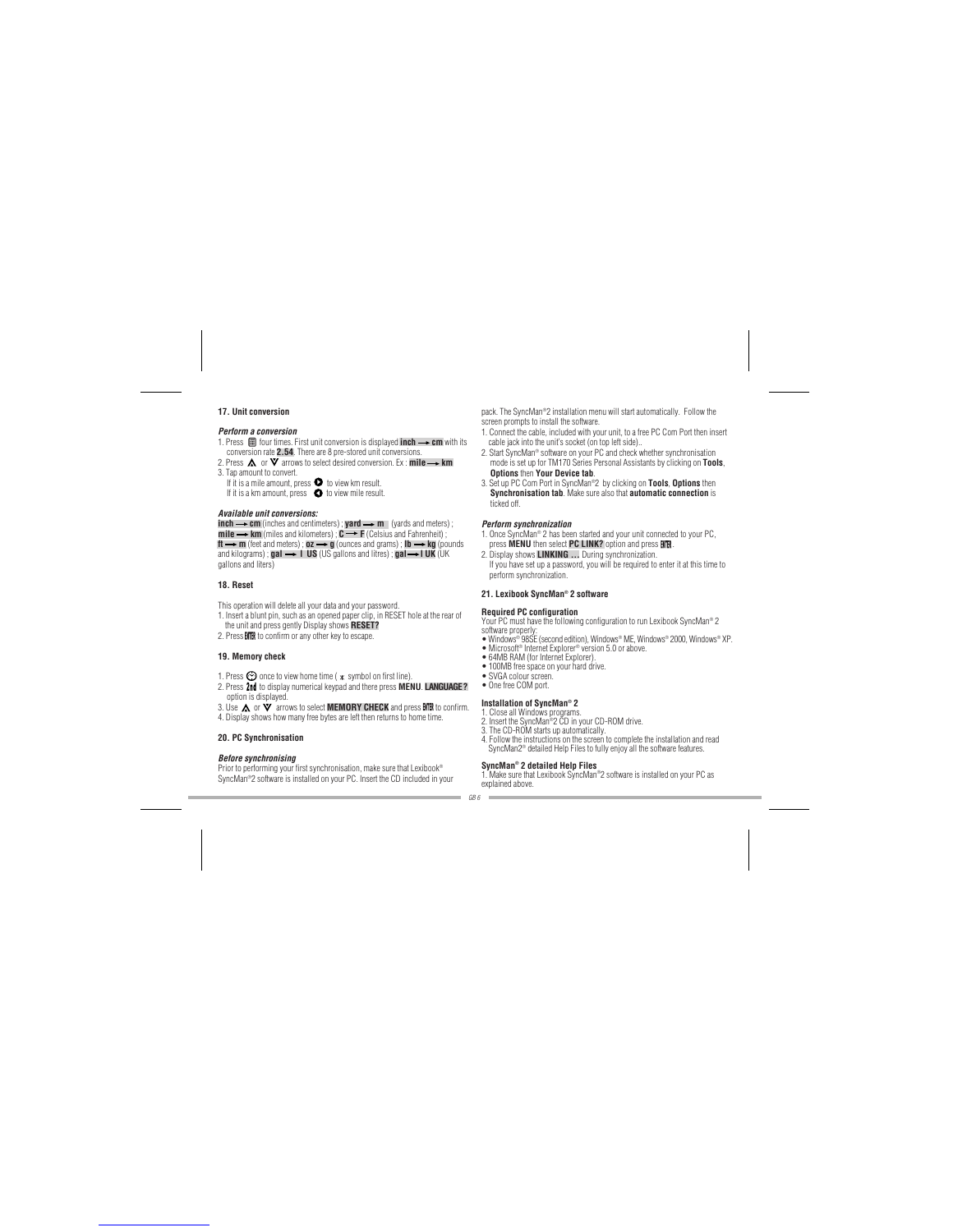2. Launch SyncMan®2 software.<br>3. On the left Main Menu choices, click on "Help" (under "Options").<br>4. The html document " Syncman2 help files " will be displayed in a new browser<br>window.

22. GAMES<br>1. The game of KEYBOARD WIZ with 20 levels (from 01 to 20) in prompt<br>5 speed (1 level risen per 12 characters prompted).<br>2. It can be prompted numbers (0, 1~9) and letters of alphabet (A ~ Z) at<br>" random. An exam

| Display             |                                         | Remark                                                                                                                   |
|---------------------|-----------------------------------------|--------------------------------------------------------------------------------------------------------------------------|
|                     |                                         | *The 1st number flashing                                                                                                 |
|                     | 01                                      |                                                                                                                          |
| <b>KEYBOARD WIZ</b> |                                         |                                                                                                                          |
|                     | 05                                      |                                                                                                                          |
|                     |                                         |                                                                                                                          |
| START!              |                                         | Display for 2 seconds then                                                                                               |
|                     | 05 <sub>1</sub>                         | prompt the 1st character                                                                                                 |
|                     |                                         |                                                                                                                          |
|                     |                                         | ** After prompt 12<br>characters the level will<br>rise to level 6 and the<br>prompted speed will faster<br>then level 5 |
|                     | <b>KEYBOARD WIZ</b><br>A1B3654<br>4 KHG |                                                                                                                          |

| When the screen is full of 12 AMG.IFHRHNFDS |            |                      |
|---------------------------------------------|------------|----------------------|
| characters and you can not                  |            |                      |
| catch whole words it means                  |            |                      |
| I vou lost in the game.                     |            |                      |
|                                             | GAME OVER! | Prompt for 2 seconds |

When you pass the game

| When catch whole words of level   You Win! |               | For 2 seconds |
|--------------------------------------------|---------------|---------------|
| 20, it means you pass the game.            |               |               |
| The screen turn back to the                | lkfyboard wiz |               |
| original and display level 01              |               |               |
|                                            |               |               |

L**ottery**<br>1. Press **G**otwice. A first series of six lottery numbers (from 1 to 49), picked up<br>\_at random, is displayed.<br>2. To view another series of six numbers, press **tiff!** 

3. To view other series, keep pressing ENTER

# **24. CARE AND SAFETY**

1. Avoid extremes in temperature, exposure to direct sunlight, water, humidity

- 
- and dust.<br>2. Don't drop the Organiser as this may damage it.<br>3. Do not use detergent, liquid cleaners or solvents to clean unit. Wipe unit with<br>clean, soft dry cloth.<br>4. Keep unit away from strong magnetic fields (e.g. lou
- 
- 
- source static electricity.<br>
source static electricity.<br>
In the same no user serviceable parts inside<br>
and any attempt to do so will render the warranty void.<br>
6. We strongly recommend that your keep a written record of all
- 

DO NOT dispose of old batteries by throwing into a fire.They may<br>explode and cause serious injury. ALWAYS dispose of batteries

carefully.<br>DO NOT leave batteries in unit for extended periods of non use as<br>they may leak and cause irrevocable damage to your unit. This will<br>invalidate your warranty.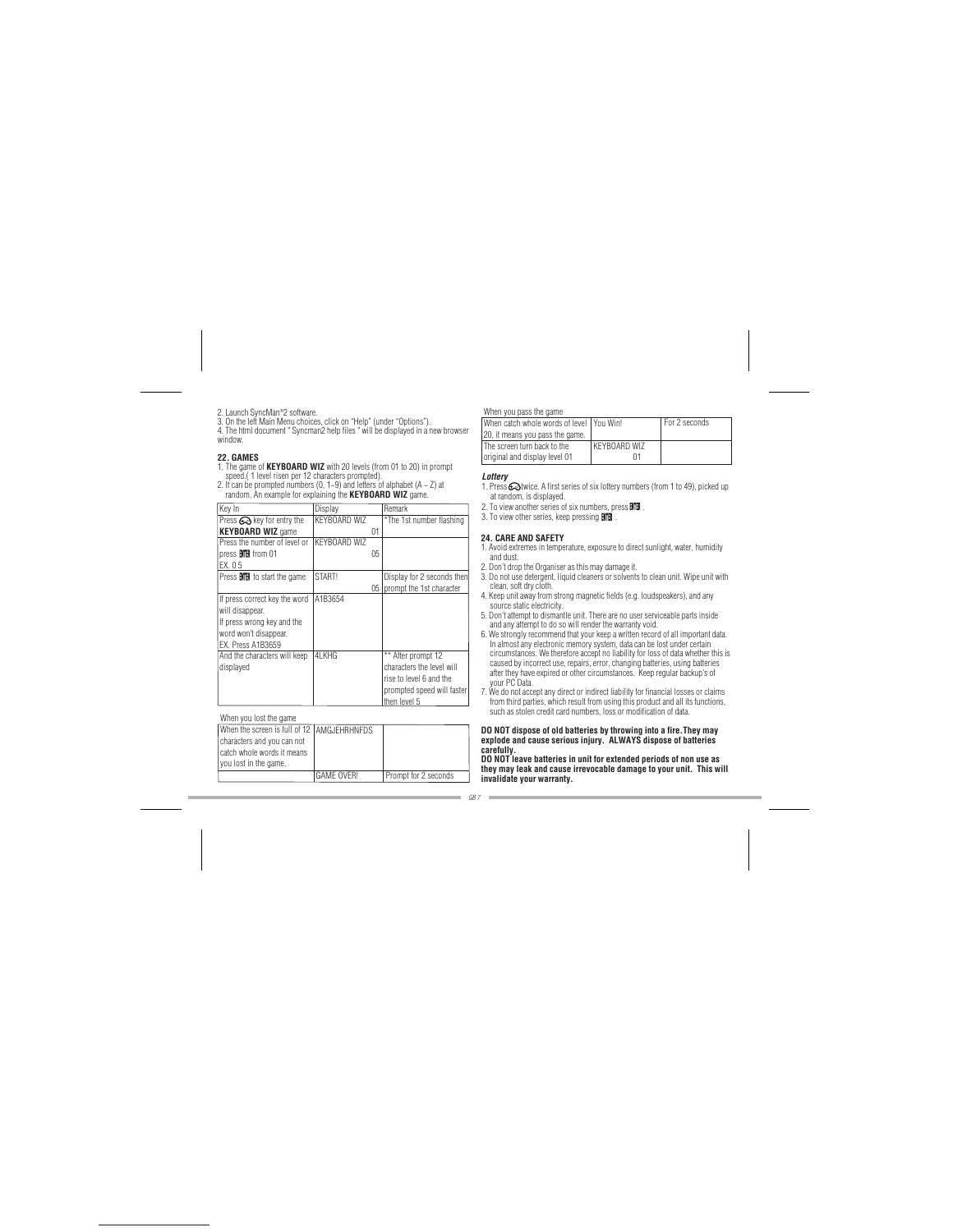**Note:**<br>a) Non-rechargeable batteries are not to be recharged.<br>b) Different types of batteries or new and used batteries are not to be mixed.<br>c) Only batteries to the same or equivalent type as recommended are to be used.<br>

e) Exhausted batteries are to be removed from the product.<br>1) The supply terminals are not to be short-circuited.<br>1I in doubt consult your local stockist or ring the help line for further information.<br>**Warning:** If this pr

**24. WARRANTY**<br>This product is covered by our 2-year warranty. To make use of the warranty or<br>after-sales service, please contact your retailer and supply proof of purchase.<br>Our warranty covers material or installation-rel manufacturer, with the exception of wear caused by failure to respect the instructions for use or any unauthorised work on the equipment (such as dismantling, exposure to heat or damp etc),<br>dismantling, exposure to heat or

Return/Warranty extension address: **Lexibook UK Limited**

Unit 10 Petersfield Industrial Estate Bedford Road, Petersfield Hampshire, GU32 3QA United Kingdom

Web: http://www.lexibook.com<br>For assistance, please contact our Freephone Help Line 0808 100 3015.<br>Web site : www.lexibook.co.uk<br>\* Damage to LCD display not included.

# **25. TECHNICAL SPECIFICATIONS**

Battery<br>Dimensions 1 x CR2032<br>105 x 76 x 11.5 mm Weight : 70g Warranty : 2 years Differencies<br>
Weight : 70g<br>
Warranty : 2 years<br>
Memory size : TM170 = 64KB TM171 = 512KB Specifications are subject to change without notice.

# **Appendix 1 – Symbol table list**

## **Appendix 2 – Accented letters**

Press [SYM] [ A/Á] (CAPS OFF) display á→à→ä→ǎ→ã→ã→ã→â→ã→ã<br>Press [SYM] [A/Á] (CAPS ON) display Á→À→Ä→Ă→Ã→Ã Press [SYM] [A/Á] (CAPS ON) display Press [SYM] [E/É] (CAPS OFF) display é→è→ë→ě→ê Press [SYM] [E/É] (CAPS ON) display  $E\rightarrow E\rightarrow E\rightarrow E\rightarrow E$ Press [SYM] [R/R] (CAPS OFF or ON) display Ř Press [SYM] [Z/Z] (CAPS OFF or ON) display  $\check{z} \rightarrow \check{z}$ <br>Press [SYM] [Y/Y] (CAPS OFF) display  $y \rightarrow \check{y}$ Press [SYM] [Y/Y] (CAPS OFF) display Press [SYM] [Y/Y] (CAPS ON) display Y Press [SYM] [U/Ü] (CAPS OFF) display Press [SYM] [U/Ü] (CAPS ON) display Ú‡Ù‡Ü‡Û Press [SYM] [I/í] (CAPS OFF) display í‡ì‡ï‡î Press [SYM] [I/í] (CAPS ON) display Í‡Ì‡Ï‡Î Press [SYM]  $[0/0]$  (CAPS OFF) display  $\theta \rightarrow 0 \rightarrow 0 \rightarrow 0 \rightarrow 0 \rightarrow 0 \rightarrow 0 \rightarrow 0$ <br>Press [SYM]  $[0/0]$  (CAPS ON) display  $\theta \rightarrow 0 \rightarrow 0 \rightarrow 0 \rightarrow 0 \rightarrow 0 \rightarrow 0$ Press [SYM] [O/Ó] (CAPS ON) display Ø→Ó<br>Press [SYM] [S/S] (CAPS OFF or ON) display Ś→Š Press [SYM] [S/S] (CAPS OFF or ON) display \$-<br>Press [SYM] [D/D] (CAPS OFF or ON) display D Press [SYM] [D/D] (CAPS OFF or ON) display Press [SYM] [N/N] (CAPS OFF) display n<br>Press [SYM] [N/N] (CAPS ON) display N→N→N Press [SYM] [N/N] (CAPS ON) display Press [SYM] [G/Ç] (CAPS OFF or ON) display C<br>Press [SYM] [C/C] (CAPS OFF or ON) display Č→Ć Press [SYM] [C/C] (CAPS OFF or ON) display Press [SYM] [P/P] (CAPS ON) display Press [SYM] [P/P] (CAPS OFF) display

h b